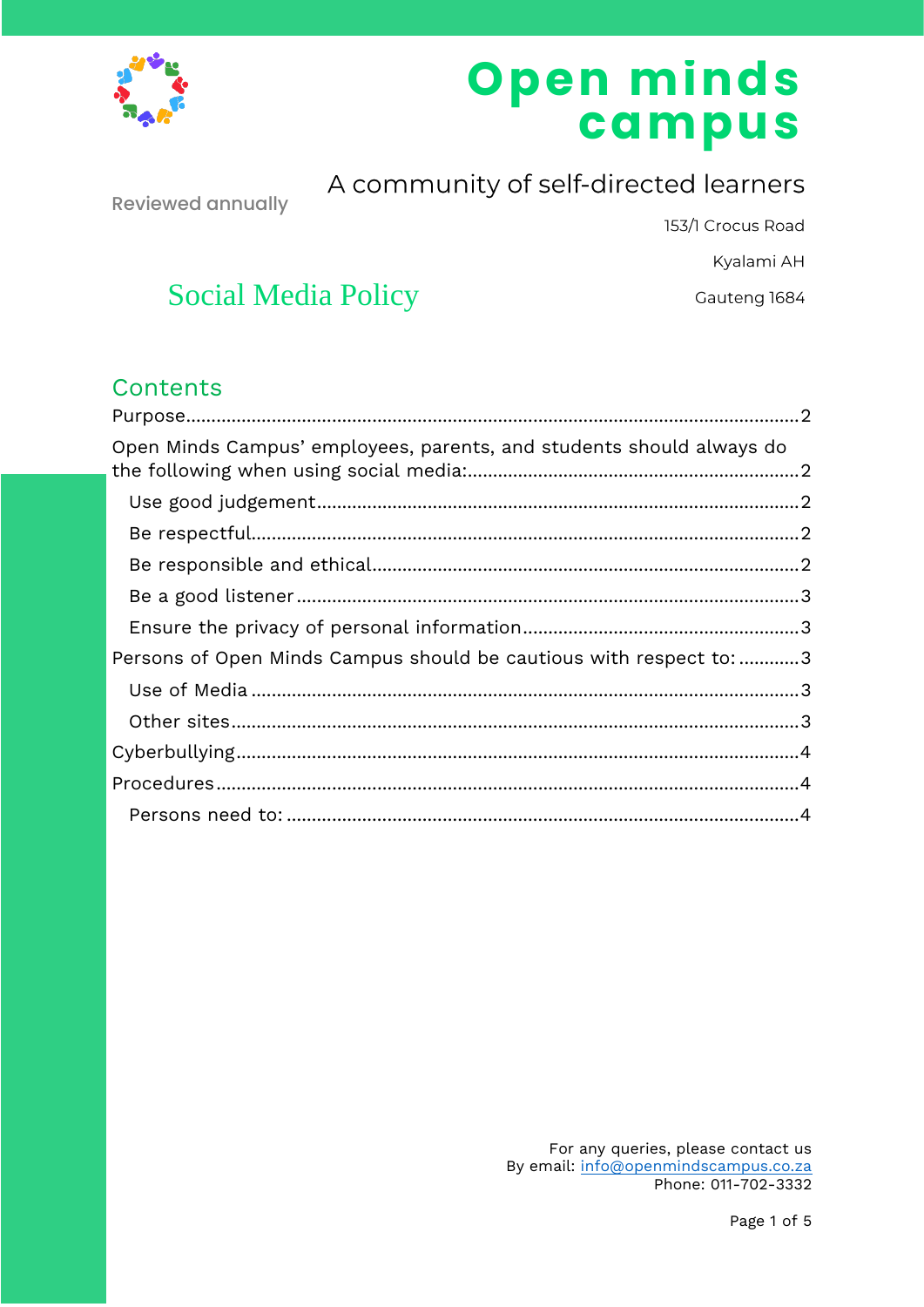#### <span id="page-1-0"></span>Purpose

The purpose of this policy is to help preserve and foster a safe, nondisruptive educational environment for effective teaching and learning, to maintain and foster order and discipline, to deter students from actions detrimental to themselves, their peers or the general cultural principles embraced by the school, and to achieve these objectives consistent with the law.

Social media is the collective of online communications channels dedicated to community-based input, interaction, content-sharing, and collaboration. Websites and applications dedicated to forums, microblogging, social networking, social bookmarking, social curation, and wikis are among the different types of social media.

## <span id="page-1-1"></span>Open Minds Campus' employees, parents, and students should always do the following when using social media:

#### <span id="page-1-2"></span>Use good judgement

- Good judgement is always expected.
- Regardless of personal privacy settings, assume that all the information shared on social networks is public information.
- Knowledge of the Open Minds Campus Respectful Behaviour Policy, Employee Code of Conduct, and all policies around the use of Information Technology equipment is imperative.

#### <span id="page-1-3"></span>Be respectful

• Always treat others in a respectful, positive, and considerate manner.

#### <span id="page-1-4"></span>Be responsible and ethical

- Unless authorised to do so, no person may speak on behalf of Open Minds Campus as a spokesperson. It should be made clear that all stated views are personal views.
- All employees at Open Minds Campus using social networks should be open about their affiliation and the role/position they hold at Open Minds Campus when brought into question.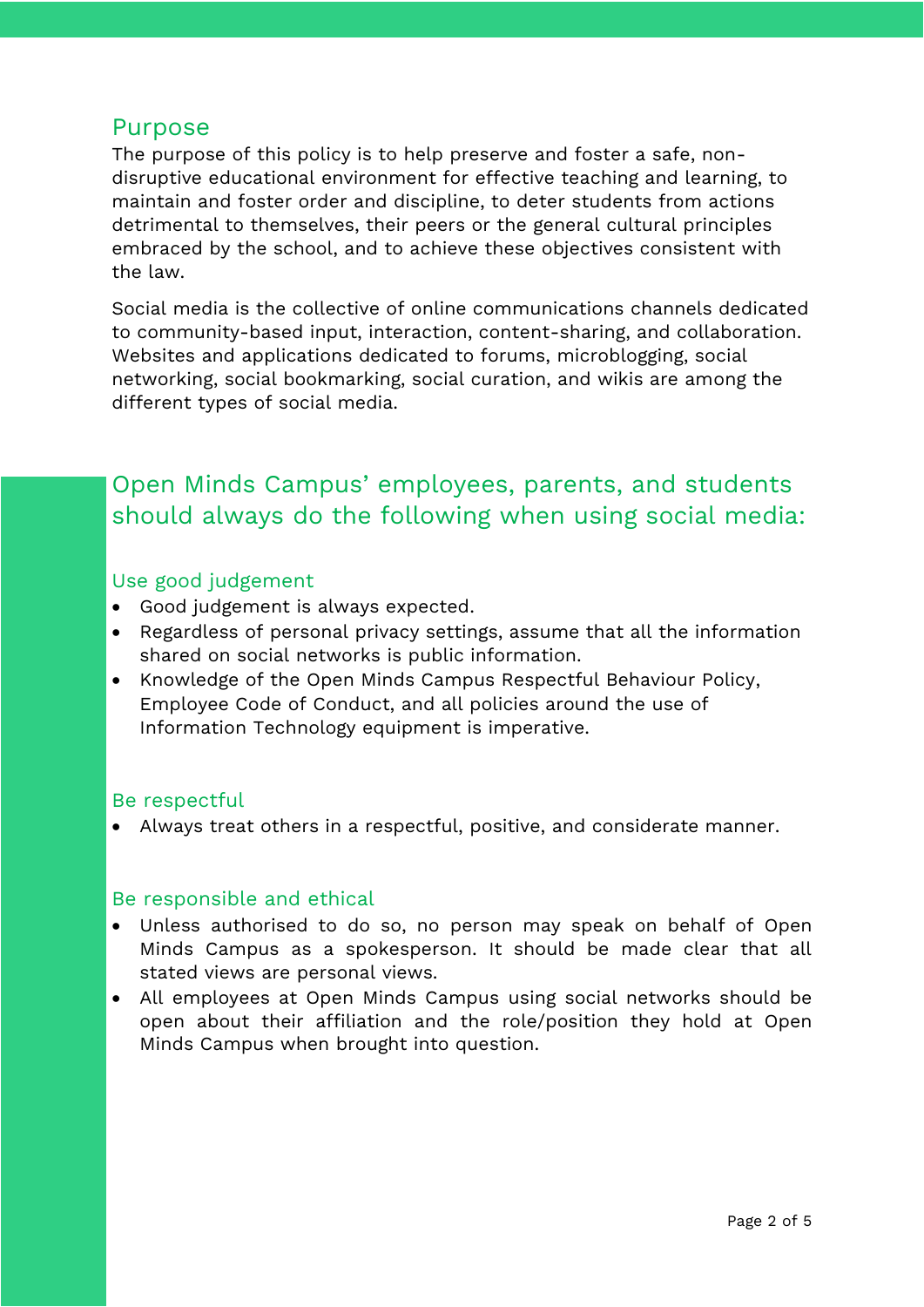#### <span id="page-2-0"></span>Be a good listener

- One of the biggest benefits of social media is that it gives others another way to talk to one another, ask questions directly and share feedback.
- Collaboration means that Open Minds Campus' employees and pupils should be responsive to others when conversing online: provide answers, thank people for their comments, ask for further feedback, etc.
- Always be doing at least as much listening and responding as you do "talking".

#### <span id="page-2-1"></span>Ensure the privacy of personal information

- Respect for others means never giving out personal information about other students, staff members, parents, or anyone else.
- Critical interrogation of information received via social media is essential – never accept received information as factual unless it has been verified.

## <span id="page-2-2"></span>Persons of Open Minds Campus should be cautious with respect to:

#### <span id="page-2-3"></span>Use of Media

- Brands, trademarks, copyright information should be always respected.
- No recordings may be taken of people, conversations, etc. without their written consent.
- Where recordings have been taken with consent, these may not be posted, forwarded, or shared without permission. Recordings include the use of any social media form; for example, screenshots, WhatsApp conversations, photographs, posts, etc.
- It is not acceptable to post inappropriate pictures of others without their expressed written consent.

#### <span id="page-2-4"></span>Other sites

- A significant part of the interaction on blogs, Twitter, Facebook, WhatsApp groups and other social networks involves passing on interesting content or linking to helpful resources. However, Open Minds Campus is ultimately responsible for any content that is shared. Do not blindly repost a link without looking at the content first.
- Security warnings that pop up on computers serve a purpose. Pay attention to these before clicking on the link. Please report these.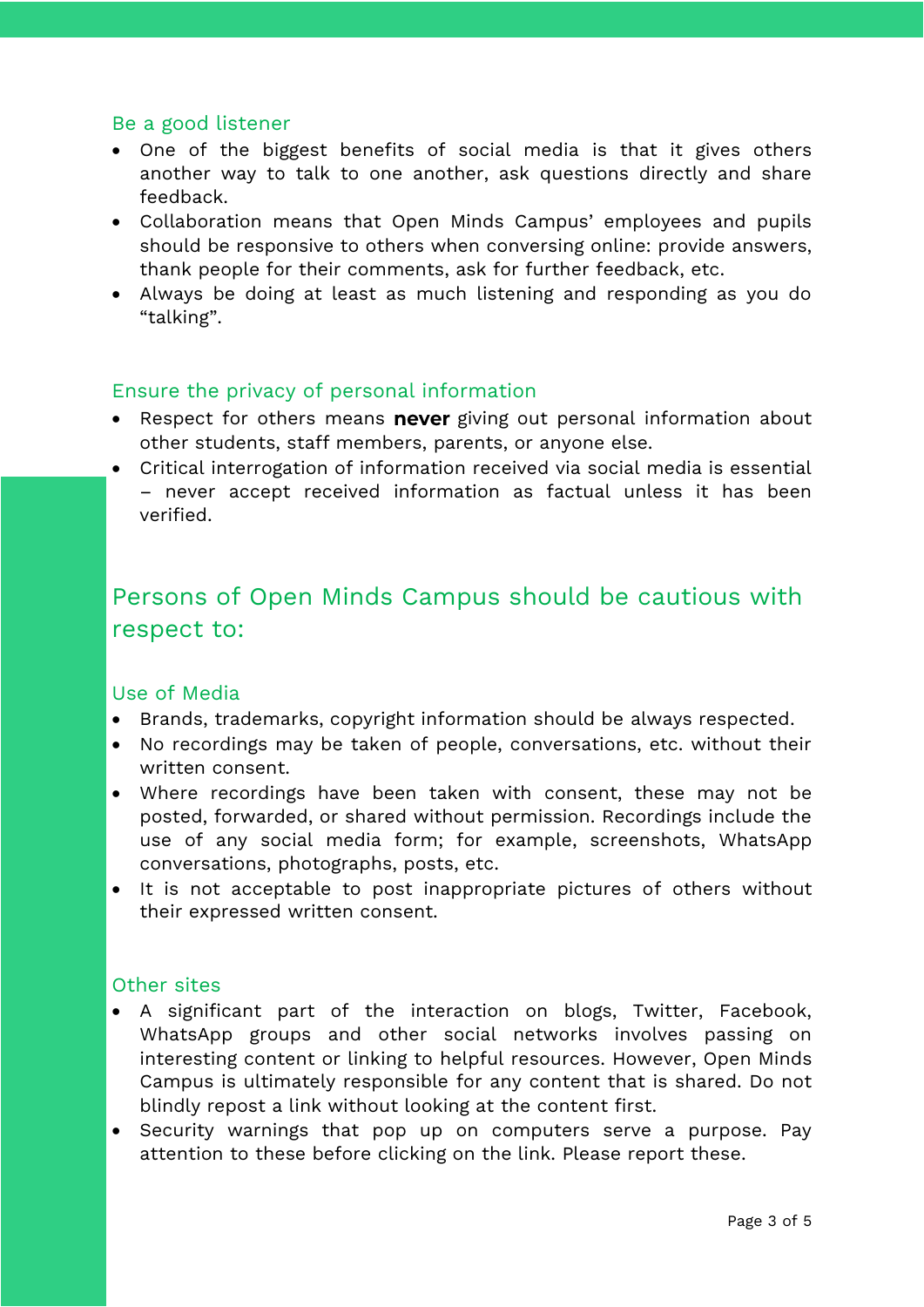- Ensure that the terms and conditions of tools like Twitter and Facebook are clearly understood.
- If Open Minds Campus is mentioned as place of work or study in any social media communication and any defamatory comments are made, this could result in a disciplinary process, even if the comments made are unrelated to Open Minds Campus.

### <span id="page-3-0"></span>Cyberbullying

Any form of cyberbullying goes totally against the Open Minds Campus Policies and will not be tolerated. Cyberbullying includes harassing, dissing, flaming, denigrating, impersonating, roasting, outing, tricking, excluding, and cyberstalking on social media. Email or comments intended to scare, hurt, defame, or intimidate someone else are unacceptable and will be dealt with in terms of the Pes.

#### <span id="page-3-1"></span>Procedures

The following principles apply to professional use of social media on behalf of Open Minds Campus as well as personal use of social media when referencing Open Minds Campus.

#### <span id="page-3-2"></span>Persons need to:

- Know and adhere to the Open Minds Campus Employee Code of Conduct, Respectful Behaviour Policy and/or other company policies when using social media in reference to Open Minds Campus.
- Be aware of the effect their actions may have on their images, as well as Open Minds Campus' image. The information that is posted or published may be public information for a long time.
- Be aware that Open Minds Campus may observe content and information made available through social media. Open Minds Campus should use their best judgment in posting material that is neither inappropriate nor harmful to Open Minds Campus, its employees, parents, or students.
- Know that, although not an exclusive list, some specific examples of prohibited social media conduct include posting commentary, content, or images that are defamatory, pornographic, proprietary, harassing, libellous, or that can create a hostile work environment.
- Refrain from publishing, posting, or releasing any information that is considered confidential or not public. If there are questions about what is considered confidential, this should be checked with the Open Minds Team.